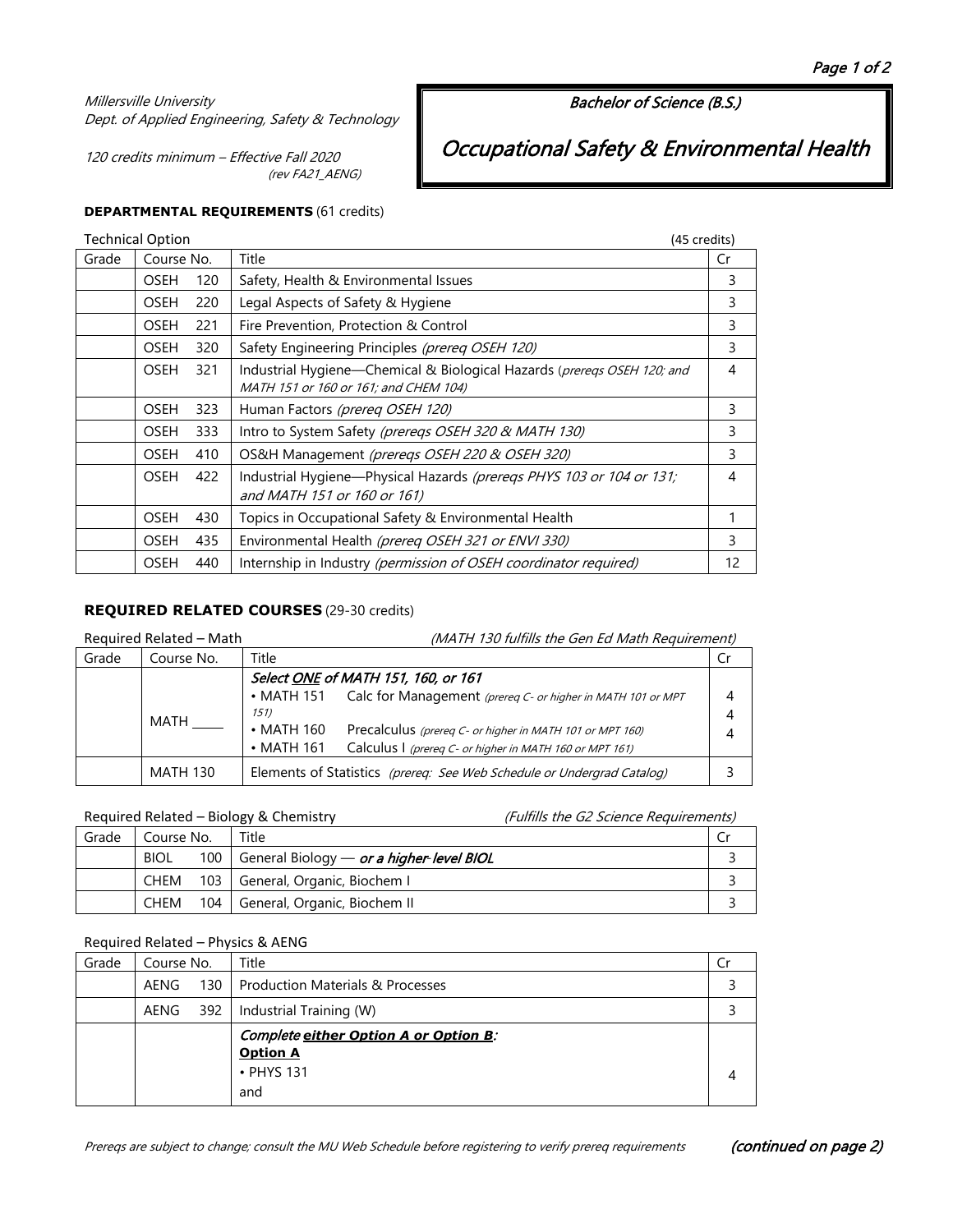|  | • PHYS 132                          |  |
|--|-------------------------------------|--|
|  | $-$ OR $-$                          |  |
|  | <b>Option B</b>                     |  |
|  | • One PHYS 103 or 104 or 131<br>and |  |
|  | • AENG 120                          |  |

## **GENERAL EDUCATION REQUIREMENTS** (48 credits)

Note: 12 credits of Gen Ed are fulfilled by Required Related Courses

G1 - HUMANITIES & FINE ARTS [ART, COMM/THEATRE, ENGL, FOREIGN LANG/HUMN, MUSI, PHIL] (9 credits)

|                              | No more than 2 courses from the same dept are permitted; all three courses could be from different depts. |  |  |  |  |  |
|------------------------------|-----------------------------------------------------------------------------------------------------------|--|--|--|--|--|
| Title<br>Grade<br>Course No. |                                                                                                           |  |  |  |  |  |
|                              |                                                                                                           |  |  |  |  |  |
|                              |                                                                                                           |  |  |  |  |  |
|                              |                                                                                                           |  |  |  |  |  |

G2 - SCIENCE & MATH - These credits are fulfilled by Required Related Math & Science (9 credits)

G3 - SOCIAL SCIENCES [AFAM, ANTH, BUAD, GEOG, GOVT, HIST, INTL, PSYC, SOCY, SOWK/GERT, WSTUJ (9 credits) No more than 2 courses from the same dept are permitted; all three courses could be from different depts.

|       | TWO more than z courses nonrune same dept are permitted, all three courses could be from unletent depts. |       |  |  |  |  |  |
|-------|----------------------------------------------------------------------------------------------------------|-------|--|--|--|--|--|
| Grade | Course No.                                                                                               | Title |  |  |  |  |  |
|       |                                                                                                          |       |  |  |  |  |  |
|       |                                                                                                          |       |  |  |  |  |  |
|       |                                                                                                          |       |  |  |  |  |  |

Additional General Education Requirements (18 credits)

| Grade | Course No.  | Title                                                                                  |  |
|-------|-------------|----------------------------------------------------------------------------------------|--|
|       | COMM 100    | Fundamentals of Speech (minimum of "C-" required)                                      |  |
|       | 110<br>ENGL | English Composition (minimum of "C-" required)                                         |  |
| x     | x           | Math course <i>(fulfilled by Required Related Math)</i>                                |  |
|       | WFII<br>175 | Wellness                                                                               |  |
|       |             | <b>Perspectives</b> [P] (NOTE: AENG 301, 302, or 303 [D] recommended)                  |  |
|       |             | <b>UNIV 103</b> or Open Elective (Open Elective cannot be a course from major<br>dept) |  |

## Advanced Writing (AW) Course (3 credits) and 3 credits)

| Grade | Course No. | Title                   |                   |                            |  |
|-------|------------|-------------------------|-------------------|----------------------------|--|
|       |            | Select <i>ONE</i> from: |                   |                            |  |
|       | ENGL       | • ENGL 312              | Technical Writing | • ENGL 318 Web Writing     |  |
|       |            | $\bullet$ ENGL 316      | Business Writina  | • ENGL 319 Science Writing |  |

## GENERAL EDUCATION REQUIREMENTS CHECKLIST:

| Three G1, G2, or G3 courses at 200-LEVEL OR HIGHER:                      |  |                                 |
|--------------------------------------------------------------------------|--|---------------------------------|
| Three <b>WRITING</b> [W] courses <i>(does not include ENGL 312/316):</i> |  | $(3)$ AENG 392 $\Box$ completed |

One **CULTURAL DIVERSITY** [D] course: (1)